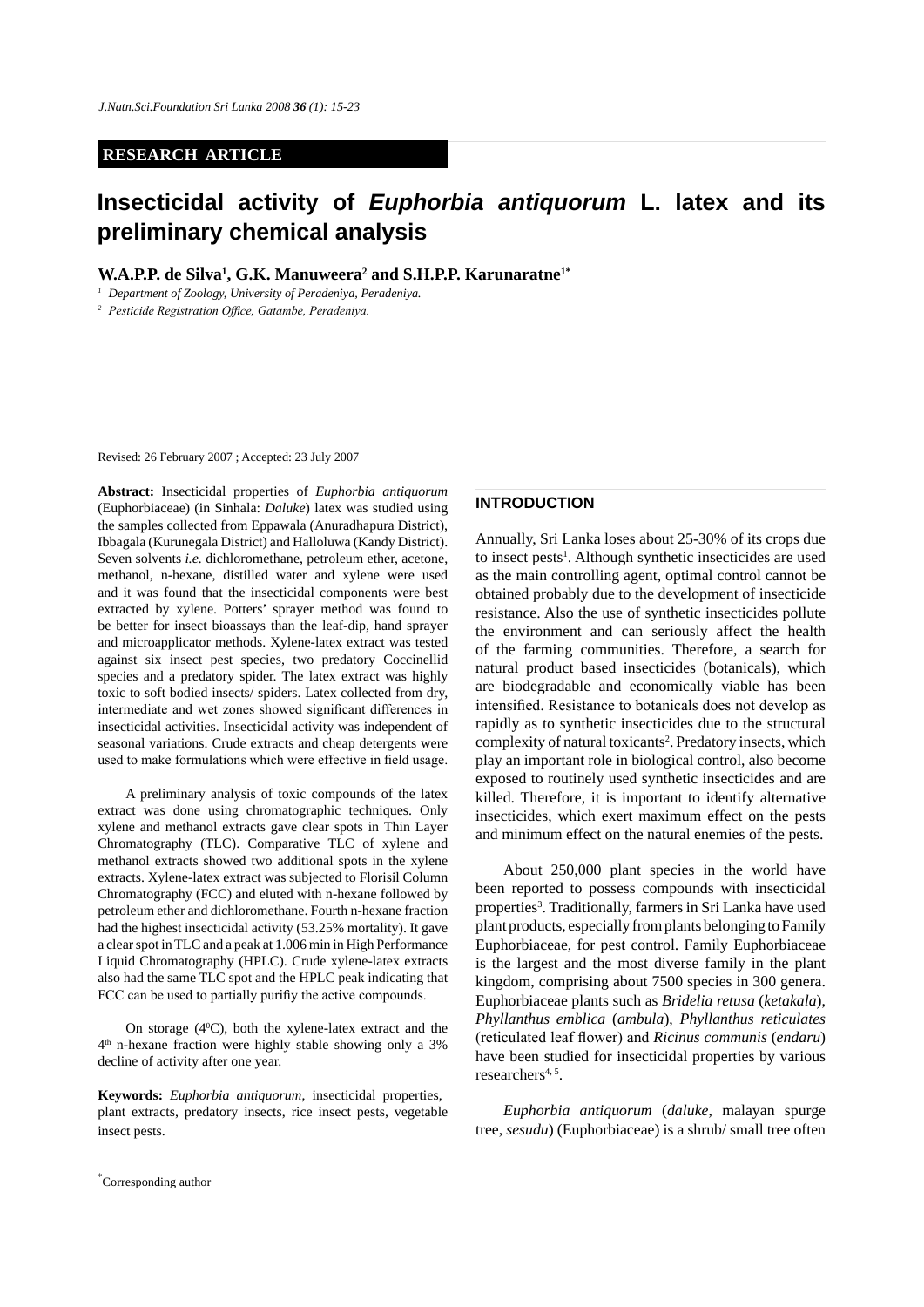found in warmer parts of Asia including Sri Lanka. The latex of the plant has been described as having emetic, purgative, diuretic, as well as toxic properties 6-11. Village farmers in Sri Lanka have used the latex of *E. antiquorum* for insect pest control from historical times. According to past records the latex contains irritant diterpenes and triterpenes<sup>9-12</sup>. An insecticidal compound euphol has been isolated from *Jatropa curcas* (Euphorbiaceae)<sup>13</sup>. Insecticidal properties of the latex of *E. antiquorum* (Euphorbiaceae) has been indicated in previous studies<sup>14</sup>.

The present study was designed to identify insecticidal properties of *E. antiquorum* latex against a range of vegetable and rice insect pests as well as some of their predatory insects. A chemical analysis of preliminary nature was carried out with *E. antiquorum* latex to identify the active components.

# **METHODS AND MATERIALS**

*Latex extractions*: Latex was collected from *E. antiquorum* plants from Eppawala (Anuradhapura District, 8.32<sup>o</sup>N & 80.41<sup>o</sup>E) in the Dry Zone, Halloluwa (Kandy District,  $7.29^{\circ}\text{N}$  &  $80.63^{\circ}\text{E}$  in the Wet Zone and Ibbagala (Kurunegala District,  $7.25^{\circ}$ N &  $80.0^{\circ}$ E) in the Intermediate Zone. Dichloromethane, petroleum ether, n-hexane, acetone, xylene, methanol and distilled water were used as solvents to extract the latex. Stems of the plants were pierced and the latex was collected separately into each solvent at a latex: solvent ratio of 1:9 (10%), centrifuged at 3500 rpm for 5 min and the supernatants were stored at  $4 \degree C$  until use. Further dilutions (0.01%, 0.05%, 0.025%, 0.0125%, 0.006%, and 0.003%) were made in 20% newkalagen (Tekmoto, USA) solution when required.

*Insects*: Six species of insect pests were used for bioassays. Three vegetable pests *i.e. Myzus persicae, Aphis gossypii*  and *Aphis craccivora* (aphids) were collected from cabbage, radish, wing bean, long bean, cowpea and egg plant at Horticultural Crop Research and Development Institute (HORDI), Gannoruwa and Marassana. Three rice insect pests *i.e.* brown planthopper (*Nilaparvata lugens*), paddybug (*Leptocorisa oratorius*) and blackbug (*Scotinophara lurida*) were collected from the rice fields at Rice Research and Development Institute (RRDI), Bathalagoda and HORDI, Gannoruwa. Two species of predatory ladybird beetles *Harmonia octomaculata* and *Menochilus sexmaculatus* (*Cheilomenes sexmaculatus*) were collected from the same fields as the aphids. The predatory spiders *Lycosa pseudoannulata* were collected from rice fields of Gannoruwa and Bathalagoda.

*Bioassays*: Bioassays were conducted using the Potters'

spray method, microapplicator method, leaf-dip method and hand-sprayer method. In all bioassays 10 to 25 insects were used except for the hand–sprayer method where 50 insects were used per assay. A minimum of five replicates were conducted for each concentration *i.e.* 0.01%, 0.05%, 0.025%, 0.0125%, 0.006% and 0.003%. Controls were treated with the solvent only. In all bioassays, the mortalities were recorded 24 h after treatment.

*Potters' sprayer method*: A Potters' sprayer (Burcard, Ridemansworth, Herts, England) was used with a spraying air pressure of  $0.703 \text{ kg/cm}^2$  and 2 ml Volume of test solution sprayed at a time4 .

*Microapplicator method*: A drop (0.25 µL) of test solution was applied topically on to the dorsal surface of the thorax of each insect using a hand microapplicator (Burkard, England)  $16, 17$ .

*Leaf dip method*: Fresh cabbage leaves were cut into discs (4 cm diameter) and were dipped into the test solution of latex for 5s. The discs were removed from the test solution and hung vertically for 5 min to allow excess solution to drip off. The discs were next placed in a horizontal position and allowed to dry for a period of 2 h at room temperature (27<sup>o</sup>C). Each treated leaf disc was placed in a petri- dish (4 cm diameter). Insects were then introduced on to the leaf disc 4 .

*Hand sprayer method*: A 500 mL-hand sprayer (WARDS, USA) was used. The tank of the sprayer was filled with 250 mL of test solution. One-month-old radish seedlings in plastic pots of 25 cm (diameter) x 20 cm (height) (one seedling/pot) were used. Fifty *M. persicae* were introduced on to three selected leaves of each radish seedling. Insects were allowed to settle for half an hour. Four quick sprays, with approximately 5 mL of the test solution, were applied for each treatment.

#### *Analysis of bioassay data*

*Abbott's formula*: Bioassay data were not considered if the control mortalities were >20%. Actual mortalities were calculated against control mortalities (>20%) by using Abbott's formula<sup>15</sup>:

Corrected mortality = % survival in control experiment - % survival in treated experiment X 100 % survival in control experiment

*Log - probit regression lines*: Log - probit regression lines were obtained by plotting percentage mortalities (Y axis – probability) against concentration  $(X \text{ axis} - \text{ log})$ using the computer program EPA probit analysis version

*March 2008 Journal of the National Science Foundation of Sri Lanka 36 (1)*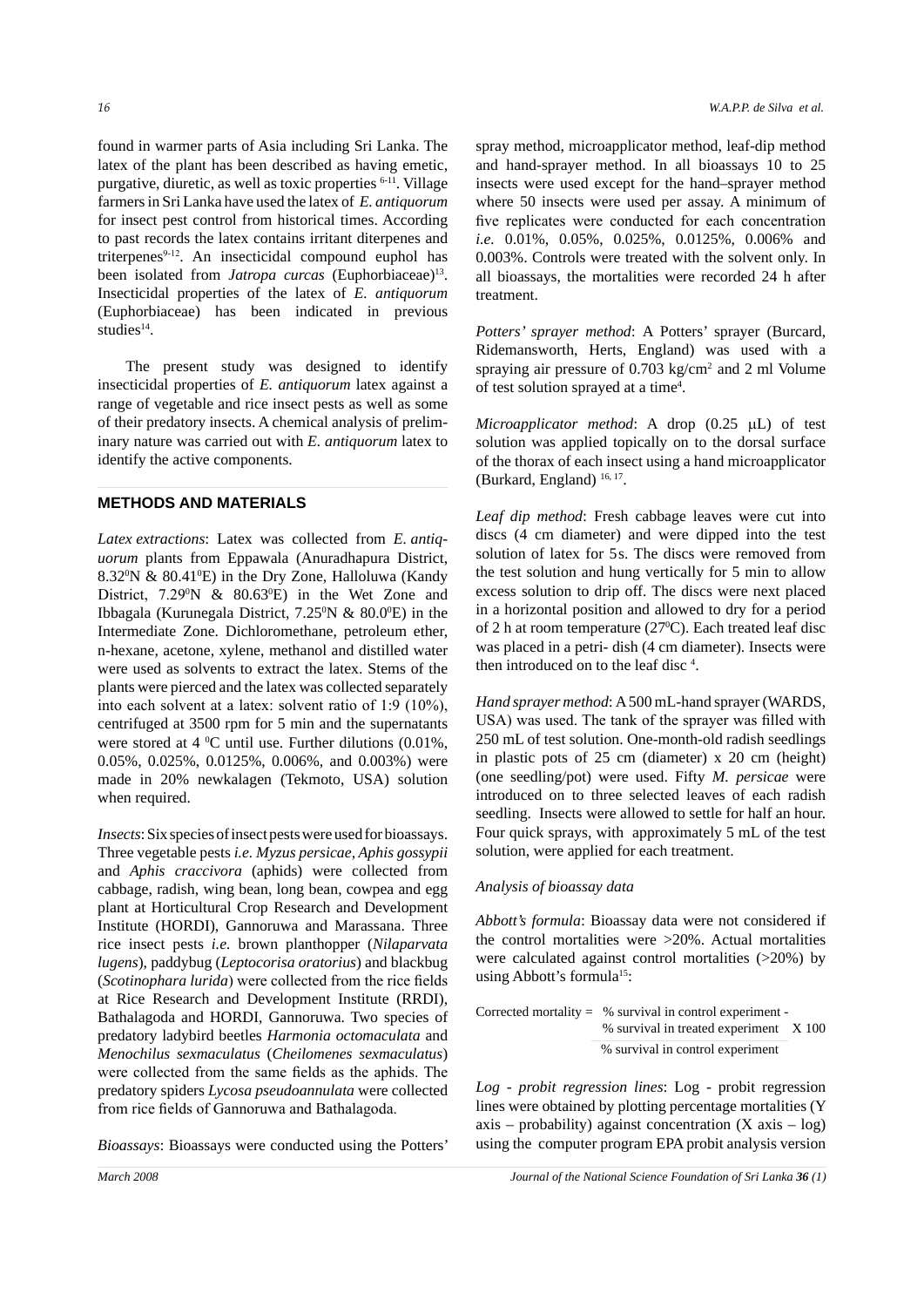1.5. LC<sub>50</sub> (dosage which kills 50% of the population) and  $LC_{90}$  (dosage which kills 90% of the population) values were obtained. Fitness of the regression lines was statistically tested using  $\chi^2$  values.

*Duncan multiple range test (DMRT)*: Percentage mortality values were converted to arc-sine values using an angular transformation table before statistical analysis. The mean values were then subjected to an analysis of variance at  $p = 0.05$ , followed by DMRT using a Statistical Analysis System (SAS, 2002).

*Field experiment*: Field trials to determine the bio-efficacy of xylene-latex extracts were conducted in a home garden at Kegalle  $(7.25^{\circ}N \& 80.35^{\circ} E)$ , Wet Zone of Sri Lanka (Mean monthly rainfall 2250 mm and mean monthly temperature  $27 \text{ °C}$ . One and half month old radish plants and the aphid pest *M. persicae* were used*.* Soap, teepol (Sodium dodecylbenzene sulphonate) and newkalgen (polyethylene glycol ether) were used to prepare 0.25% latex emulsions. One and half month old radish seedlings were planted in 12 plots (2 m x 1m), each plot comprising 30 plants. Three hundred adult *M. persicae* were introduced onto the top leaves of each radish plant. Two weeks later, treatments were applied using a hand sprayer. Approximately 400 mL of latex emulsion was sprayed per experimental plot and 400 mL of detergent (without the latex) was sprayed per control plot. After 48 h, the number of live aphids on each plant was counted. Treatments were repeated at 5 d intervals and in each case the number of live aphids on each plant was recorded 48 h after treatment.

#### *Chemical studies*

*Thin Layer Chromatography (TLC)*: Thin layer chromatography was carried out on Merk 5554 Kieselgel 60F254 pre-coated UV sensitive aluminum foil plates. Preparative Thin Layer Chromatography (PTLC) was done using Merk 7748 silica gel PF254 and Merk 7730 silica gel GF254 coated on microscopic glass plates. Ethyl acetate: petroleum ether (0.5 mL: 9.5 mL) solvent system was used and the plates were developed with anisaldehyde in concentrated sulfuric acid. Ultra violet (UV) sensitive TLC plates were then visualized under UV (254 –365nm) light.

*Florisil Column Chromatography (FCC)*:A 25 mL burette with a teflon stopcock was used as the chromatographic column. Florisil (Silica Company USA) PR grade with 60-80 mesh size was activated by subjecting to a temperature of  $138 \text{ °C}$  for one week prior to use. Xylene- latex extract (6 mL) was eluted with 80 mL of n-hexane at a flow rate of 4 mL/min followed by 80 mL

of petroleum ether and 80 mL of dichloromethane. Elute was collected in 4 mL fractions. Sixty fractions (each 4 mL) were collected and each was tested with TLC using ethyl acetate: petroleum ether (0.5: 9.5) eluent. Each fraction was then screened for insecticidal activity against *M. persicae* using the microapplicator method. The 4<sup>th</sup> n-hexane fraction, which had the highest insecticidal activity, was further separated by High Performance Liquid Chromatography (HPLC) and Gas Chromatography (GC).

*High performance liquid chromatography (HPLC)*: Hewlett-Packard Agilent 1100 series (Agilent Technologies, USA) with UV 280 detector and agilent Hypersil BDS- $C^{18}$  column [4 m (length) x 100 mm (diameter)] was used. Typical surface area of the  $C^{18}$ column was 130 m2 . A Perkin Elmer 785A UV-visible detector was used. HPLC grade methanol: water mixture (80: 20) was used as the mobile phase with a flow rate of 1 mL min-1. One micro litre amount of the test sample was injected manually using a micro syringe and each sample was allowed to run for 45 min.

## **RESULTS**

## **Insecticidal activity of the latex**

Control bioassay experiments with the seven solvents *i.e.* dichloromethane, n-hexane, distilled water, acetone, xylene, methanol and petroleum ether gave less than 5% mortality. Bioassays with 10% latex solvent extracts gave 100% mortalities except for the extract with distilled water (0%). Spraying resulted in leaf-scorching with xylene-latex extract and a white mesh formation was observed with n-hexane, dichloromethane and petroleum ether latex extracts. Since the mortalities observed may be due to leaf-scorching / white mesh formation rather than direct insecticidal effect of the tested compounds, the latex extracts were diluted to 0.1% with relevant solvents and the bioassays were repeated. White mesh formation was still evident with dichloromethane, n-hexane and petroleum ether extracts. Since the xylene-latex extract and the methanol-latex extract gave the highest mortalities (not significantly different from each other) without changing the appearance of the leaves, these two were selected for further studies. Different concentrations of methanol- latex and xylenelatex extracts were sprayed onto *M. persicae* using the Potters'sprayer. Bioassay mortalities were plotted against the concentrations to get log dosage-probit mortality curves (Figure 1). Xylene- latex extract had a lower  $LC_{50}$  $(LC_{50} = 0.01\%)$  than that of the methanol- latex extract  $(LC_{50} = 0.08\%)$  showing that the xylene-latex extract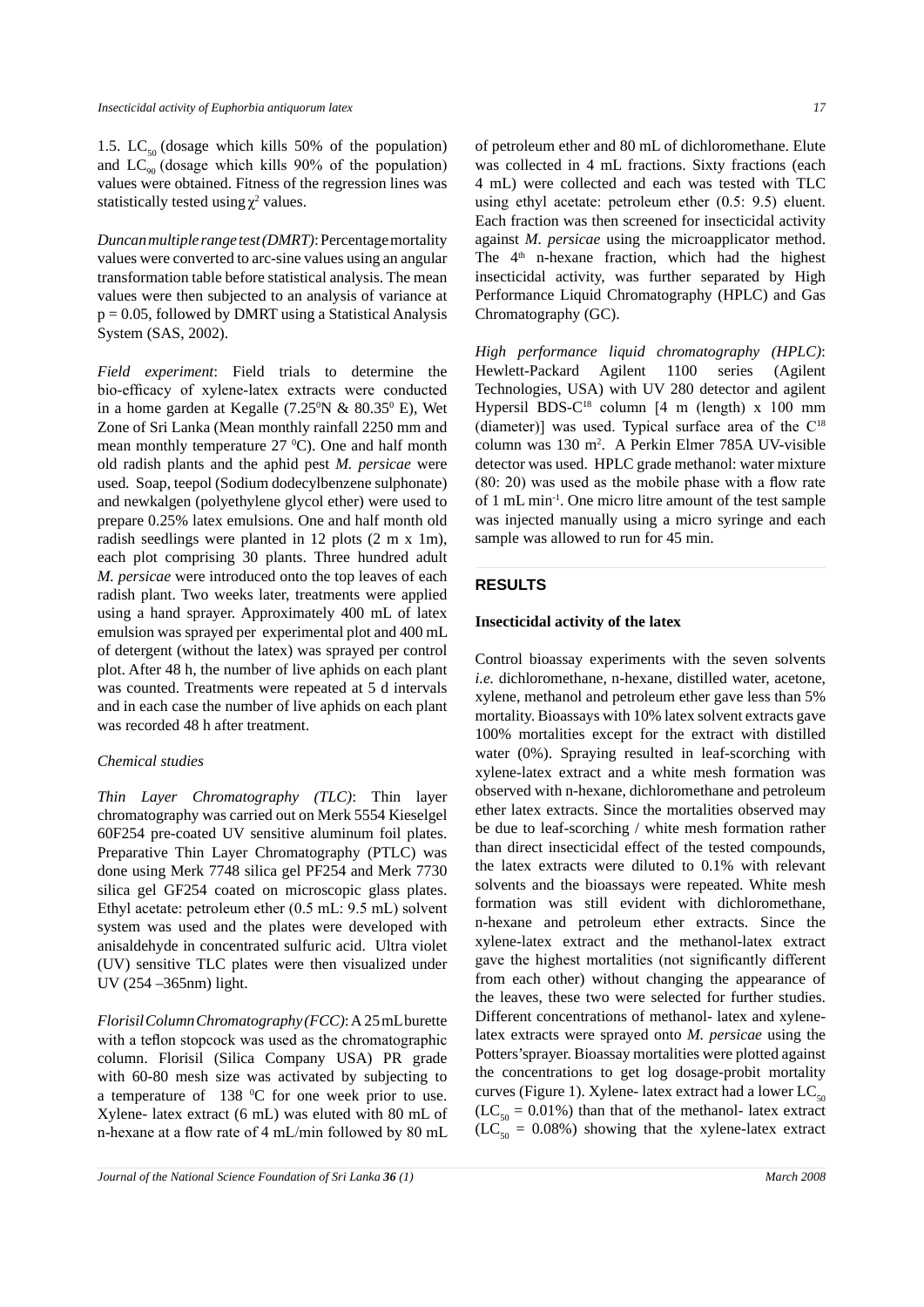is more effective.  $\chi$ 2 values (p<0.05) indicated that *M*. *persicae* showed a homogenous response to dosage changes of both extracts.

The efficacy of the Potters' sprayer method, leaf dip method, hand-sprayer method and mocroapplicator method was deterrmined using *M. persicae.* The microapplicator method could not be used with the crude homogenate as the extract was sticky.  $LC_{50}$  and  $LC_{\text{on}}$  values are presented in Table 1 (mortality lines are not shown). Potters' sprayer bioassay method gave the lowest  $LC_{50}$  and  $LC_{90}$  values, within a narrow range of concentration, showing that it is the better bioassay method when compared with the other three. Therefore, this method was used for bioassays with other insect pests and predatory species. In general, it can be stated that all three aphid species, *A. craccivora*, *A. gossypii*  and *M. persicae,* showed a high level of mortality with xylene- latex extracts (Table 2 and Figure 2). Rice pests *L. oratorius, N. lugens, and S. lurida showed higher LC<sub>50</sub>* 



**Figure 1:** Log dosage–probit mortality lines for xylene and methanol- latex extracts for *M. persicae* by Potters' sprayer bioassays (N=600 each extract)

values indicating that the active compound/s present in the latex was less toxic to these rice pests than to the aphids *A.gossipii*, *A. caccivora*, and *M. persicae*. Present results also showed that *L. oratorius* is more susceptible than *N. lugens*. Rice insect pest *S. lurida* showed no mortality even at 0.1% concentration level. Effect of the xylene latex extract was tested against the predatory ladybird beetles *H. octomaculata* and *M. sexmaculatus*  and a predatory spider *L. pseudoannulata.* Both *H. octomaculata* and *M. sexmaculatus* gave 0% mortality with the highest concentration tested (0.1%). In contrast the predatory spider *L. pseudoannulata* gave 100% mortality for the lowest concentration tested (0.003%).

Experiments were also conducted on the insecticidal activity of the latex extract under field conditions (Mean monthly temperature  $27 \text{ °C}$ , Mean monthly rainfall 2250 mm). Results obtained with different emulsifying agents were not significantly different (p>0.005) when



**Figure 2:** Log dosage – probit mortality lines xylene-latex extract for different insect species by Potters' sprayer bioassay (N=500)

|  |  |  |  |  | <b>Table 1:</b> *LC <sub>50</sub> and **LC <sub>90</sub> values of <i>M. persicae</i> for xylene-latex extracts by using different bioassay methods |  |  |  |  |  |  |  |
|--|--|--|--|--|-----------------------------------------------------------------------------------------------------------------------------------------------------|--|--|--|--|--|--|--|
|--|--|--|--|--|-----------------------------------------------------------------------------------------------------------------------------------------------------|--|--|--|--|--|--|--|

| Insects     | Potters' sprayer method                     | Leaf dip method                             | Hand sprayer method                         |  |  |
|-------------|---------------------------------------------|---------------------------------------------|---------------------------------------------|--|--|
|             | **LC <sub>00</sub> %<br>*LC <sub>50</sub> % | **LC <sub>00</sub> %<br>*LC <sub>50</sub> % | **LC <sub>00</sub> %<br>*LC <sub>50</sub> % |  |  |
| M. persicae | 0.050<br>0.0119                             | 0.0961<br>0.906                             | 1.374<br>0.1062                             |  |  |
|             | $N = 750$ , $n = 5$ ,                       | $N = 600$ , $n = 3$ ,                       | $N = 600$ , $n = 3$ ,                       |  |  |
|             | $\chi^2$ = 6.922,                           | $\chi^2 = 2.103$ ,                          | $\chi^2$ = 9.078,                           |  |  |
|             | (p < 0.05)                                  | (p < 0.05)                                  | (p < 0.05)                                  |  |  |

N= total number tested,  $n =$  degree of freedom,  $^{\circ}LC_{50}$ - Lethal concentration, which kills 50% of the population, \*\*L $C_{90}$ - Lethal concentration, which kills 90% of the population.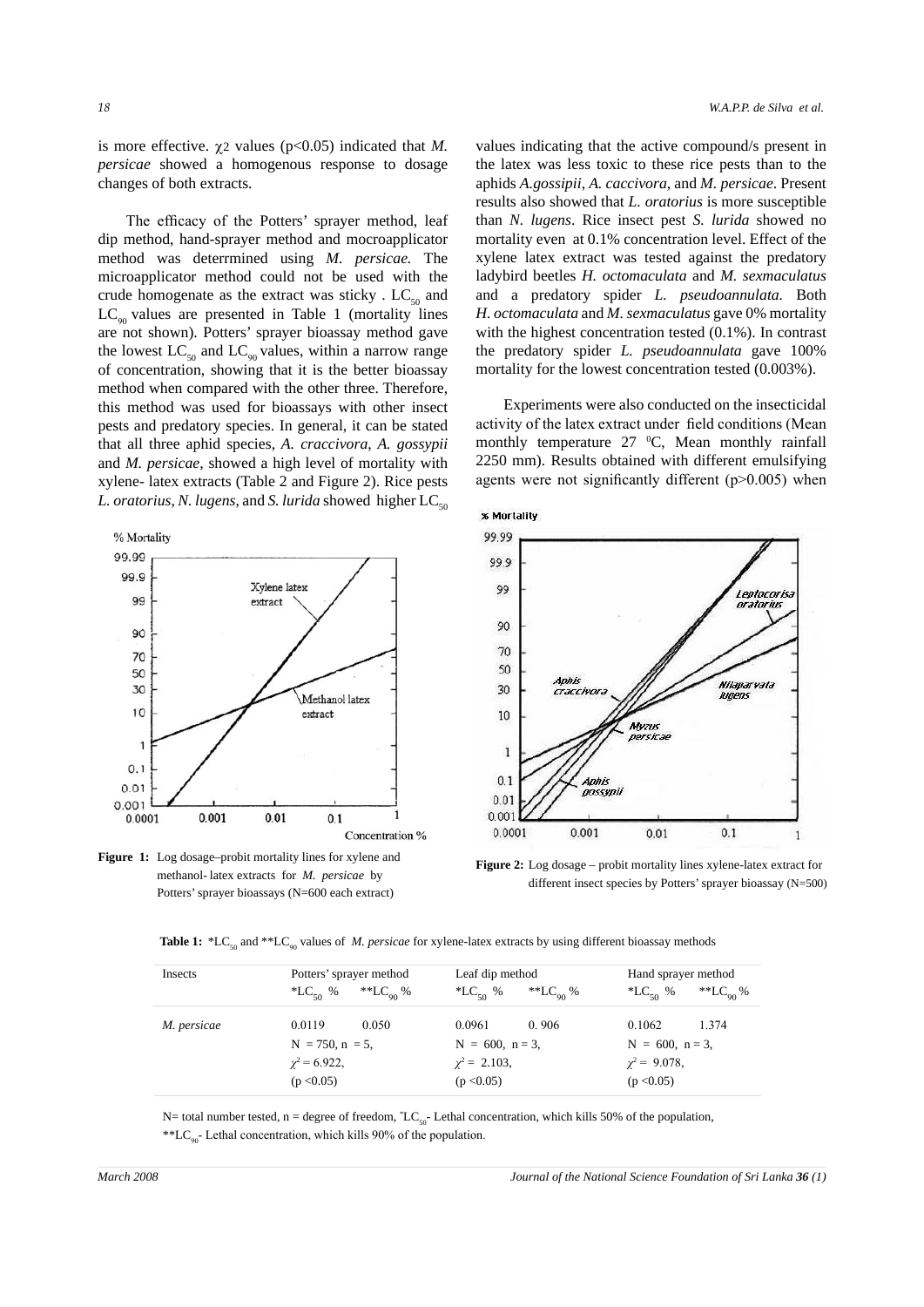Table 2: \*LC<sub>50</sub> and \*\*LC<sub>90</sub> values of xylene-latex extracts for different insect species tested by Potters' sprayer bioassay.

| Insect pests      | $\rm ^*LD_{\rm 50}$                                   | $\mathrm{^{**}LD}_{\mathrm{90}}$ |  |  |
|-------------------|-------------------------------------------------------|----------------------------------|--|--|
| M. persicae       | 0.0119<br>N=750, n = 5, $\gamma^2$ = 6.922 (p < 0.05) | 0.050                            |  |  |
| A. gossypii       | 0.0077<br>N=750, n = 5 $\gamma^2$ = 8.612, (p < 0.05) | 0.034                            |  |  |
| A. craccivora     | 0.0089<br>N=750, n = 5 $\gamma^2$ = 7.627, (p < 0.05) | 0.047                            |  |  |
| L. oratorius      | 0.0335<br>N=480, n = 4 $\gamma^2$ = 4.479, (p < 0.05) | 0.404                            |  |  |
| N. lugens         | 0.0845<br>N=480, n = 4 $\gamma^2$ = 12.33, (p < 0.05) | 3.844                            |  |  |
| S. lurida         | above the range tested                                |                                  |  |  |
| L. pseudoannulata | below the range tested                                |                                  |  |  |

N = total number tested, n = degree of freedom,  $*LC_{50}$ - Lethal concentration, which kills 50% of the population,

\*\*LC<sub>90</sub>- Lethal concentration, which kills 90% of the population

tested with DMRT. Xylene latex extract with soap gave the highest mortality (18.47%) followed by teepol (23.79%) and newkalagen (31.52%).

Figure 3 gives the percentage mortalities for xylenelatex extracts, collected from the three climatic zones. Dry Zone samples had the highest insecticidal activity whereas Wet Zone samples had the lowest. Results confirmed  $(p<0.001)$  that there is a significant difference among the insecticidal activities of xylene- latex extract of the three climatic zones. There were no seasonal variations of the insecticidal activity of the xylene- latex extract (at 0.025% concentration) collected from the three climatic zones.

#### **Chemical analysis**

Initial chemical analysis of the seven solvent latex extracts of *E. antiquorum* were performed with TLC. Five clear spots were obtained from the xylene- latex extract whereas three spots were obtained from the methanol- latex extract. Dichloromethane, n-hexane and petroleum ether extracts gave dark streaks which did not exhibit any clear separation. Acetone latex extract gave spots which were not clearly separated. Distilled water latex extract did not result in any spots on the TLC plate. Further experiments showed that the three spots of the methanol- latex extract overlapped with the 3 spots of the xylene- latex extract. The latter showed two additional spots  $R_{\text{eq}} (0.98)$  and  $R_{\text{eq}} (0.49)$  (Figure 4).

The xylene- latex extract, which showed the highest insecticidal activity and the best TLC profile, was subjected to FCC to separate the active components. Sixty fractions were collected. Each fraction was subjected to TLC. Only the 3rd petroleum ether fraction (one spot) and the  $3<sup>rd</sup>$  (two spots) and  $4<sup>th</sup>$  (one spot) n-hexane fractions gave clear spots (Figure 5).

### **Bioassays using microapplicator for FCC fractions**

Bioassays were conducted with all the FCC fractions *i.e.* petroleum ether fractions (20), n-hexane fractions (20) and dichloromethane fractions (20), for insecticidal activity against *M. persicae* using a microapplicator. The highest mortality (53.25%,  $n = 100$ ) was shown by the 4th n-hexane fraction. Some fractions *i.e.* third n-hexane, fourth n-hexane and fifth n-hexane fractions showed mortalities around 20% whereas the other fractions showed less than 20% mortalities. Since  $4<sup>th</sup>$  n-hexane fraction showed the highest insecticidal activity and TLC profile with clear spots, this fraction was selected for further studies. Comparative TLC of xylene- latex extract and 4<sup>th</sup> n-hexane fraction showed that the spot given by  $4<sup>th</sup>$  n-hexane fraction overlapped with  $R_1$  spot of xylene-latex extract (both had  $R_f = 0.98$ ) (Figure not shown).

4th n-hexane fraction gave three peaks with HPLC (Figure 6). Third n-hexane fraction, which had an insignificant level of insecticidal activity, was used as a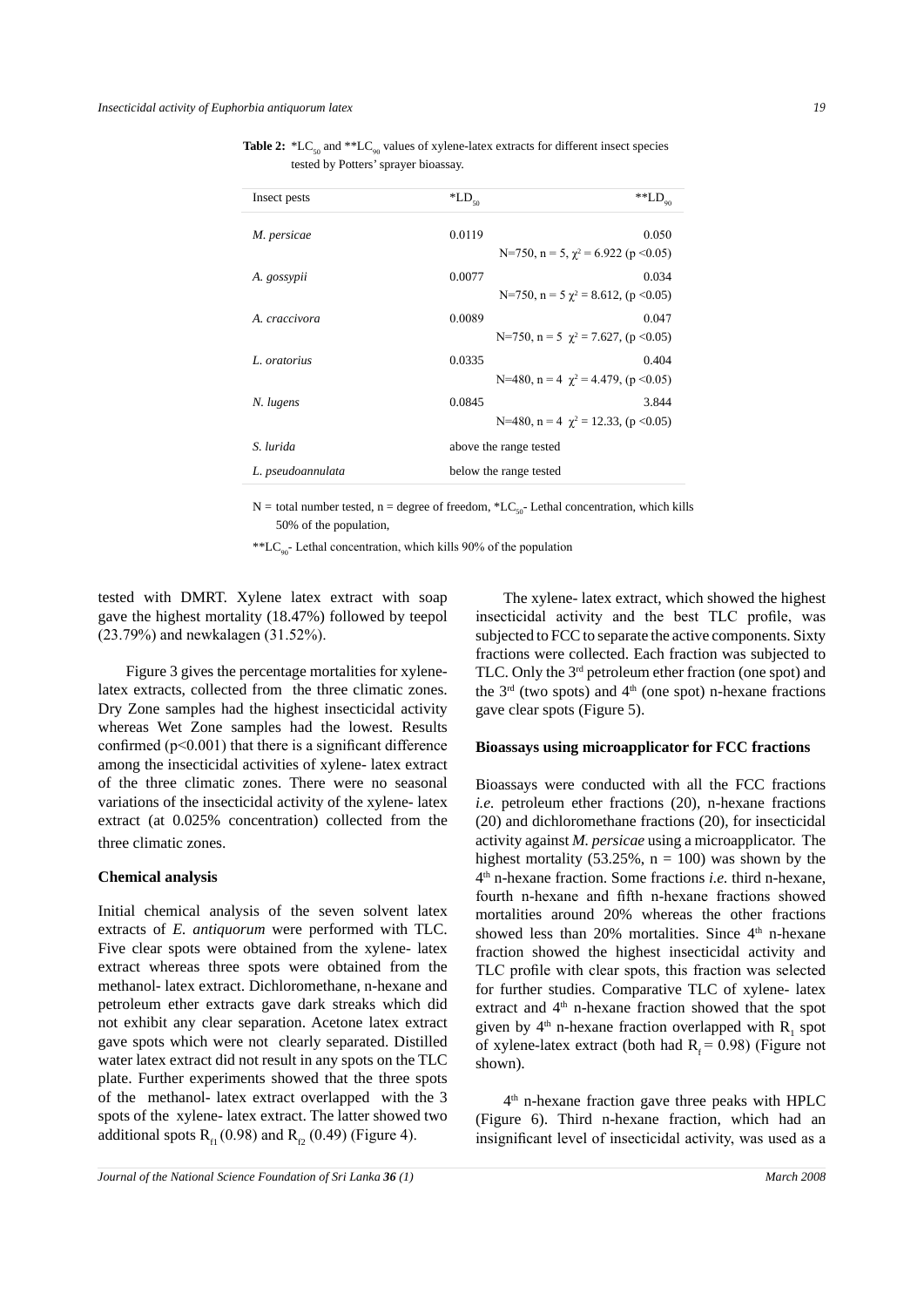

**Figure 3:** Insecticidal activity of xylene –latex extracts prepared from the latex collected from different climatic zones (bioassays were done by Potters' sprayer method with *M. persicae*) (N= 600 per zone)



A- 3rd petr.ether fraction of xylene- latex extract

- B- 3rd n-hexane fraction of xylene- latex extract C- 4th n-hexane fraction of xylene- latex extract
- **Figure 5:** Thin layer chromatogram, spots shown by column chromatographic fractions (florisil) of xylene–latex extract with ethyl acetate: petroleum ether (1:19) solvent system

control. Latter gave only two peaks with retention time of 0.782 and 1.256. Superimposed chromatogram of 3rd and 4th n-hexane fractions showed that 0.782 and 1.256 peaks are present in both fractions but an additional 1.006 peak was present in the  $4<sup>th</sup>$  n-hexane fraction (Figures not shown). To determine whether the peak with retention time of 1.006 is present in the original extract, xylene-latex extract was also subjected to HPLC. The xylene-latex extract gave six peaks (Figure 7) including a peak with retention time 1.003. Chromatograms of xylene-latex extract and  $4<sup>th</sup>$  n-hexane fraction were



R1= 0.98, R2= 0.59, R3= 0.49, R4= 0.35, R5=0.15

- A- Xylene- latex extract
- B- Methanol -latex extract

**Figure 4:** Comparative thin layer chromatogram of methanol-latex extract and xylene-latex extract with ethyl acetate:petroleum petroleum ether (1:19) solvent system

superimposed and the results confirmed that both peaks were the same (Figure not shown).

Stability of the insecticidal activity of the xylene-latex extract and 4<sup>th</sup> n-hexane fraction was tested at monthly intervals using Potters' sprayer method and microapplicator method respectively. Both extracts were stored at  $4^{\circ}$ C. Only a 3% reduction of the activity of both xylenelatex extract and 4<sup>th</sup> n-hexane fraction occurred during a period of one year (refrigerator temperature  $4^{\circ}$ C).

# **DISCUSSION**

Various plants belonging to family Euphorbiaceae have been studied worldwide for their cytotoxic constituents. *E. elbractolata, Croton laciferus, E. pekinensis*, *Jatropa curcas* and *E. lathyris* are a few of the Euphorbiaceae plants that have been studied for toxic constituents<sup>4, 13,</sup> 19, 20. Carcinogenic properties of latex of Euphorbiaceae plants have been reported by various scientists although there are no records on co-carcinogenic activities of constituents of the latex of *E. antiquorum*<sup>10,21</sup>. Only a few researchers have conducted studies to elucidate insecticidal activities of Euphorbiaceae plants in Sri Lanka<sup>4, 5, 14</sup>.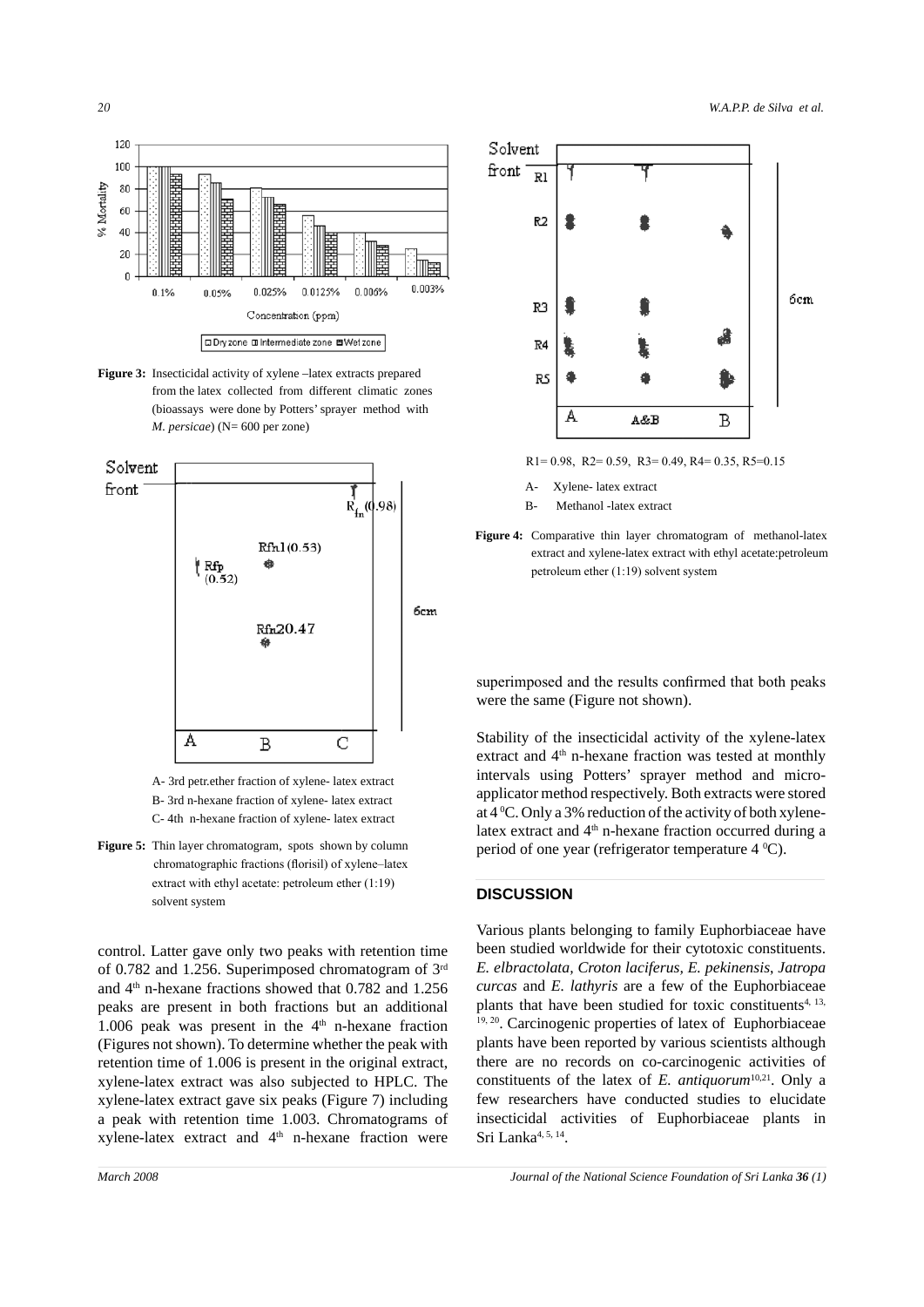

Figure 6: High performance liquid chromatogram of the 4th n-hexane fraction of xylene-latex extract{Solvent system methanol: water mixture (80:20); Perkin Elmer 785A UV–visible detector}



Figure 7: High performance liquid chromatogram of xylene –latex extract {Solvent system methanol: water mixture (80:20);Perkin Elmer 785A UV–visible detector}

During the present study, the latex of *E. antiquorum* was tested against common and widely spread pest species of vegetables and rice and also against some of their natural enemies. These insects pests are considered to be more resistant to synthetic insecticides $22,23$ . Results revealed that the latex of *E. antiquorum* L*.* is an effective insecticidal agent because both crude extract as well as partially purified extract caused more than 50% mortality of tested aphid populations. The observed  $LC_{50}$  of *M. persicae* with *E.antiquorum* latex extract (0.012%) was, however, greater than that with *Azadirachta* seed oil (0.0024%) 24. However, *E. antiquorum* latex extract was not effective against insects with thick cuticle covers. Although soft-bodied natural enemies like spiders are susceptible to the latex of *E. antiquorum*, most common and important natural enemies like ladybird beetles are highly resistant. According to the results it can be concluded that active compounds of the latex can be success fully extracted with less polar solvents like xylene.

The results revealed that the Potters' sprayer method is an appropriate method for insect bioassays with the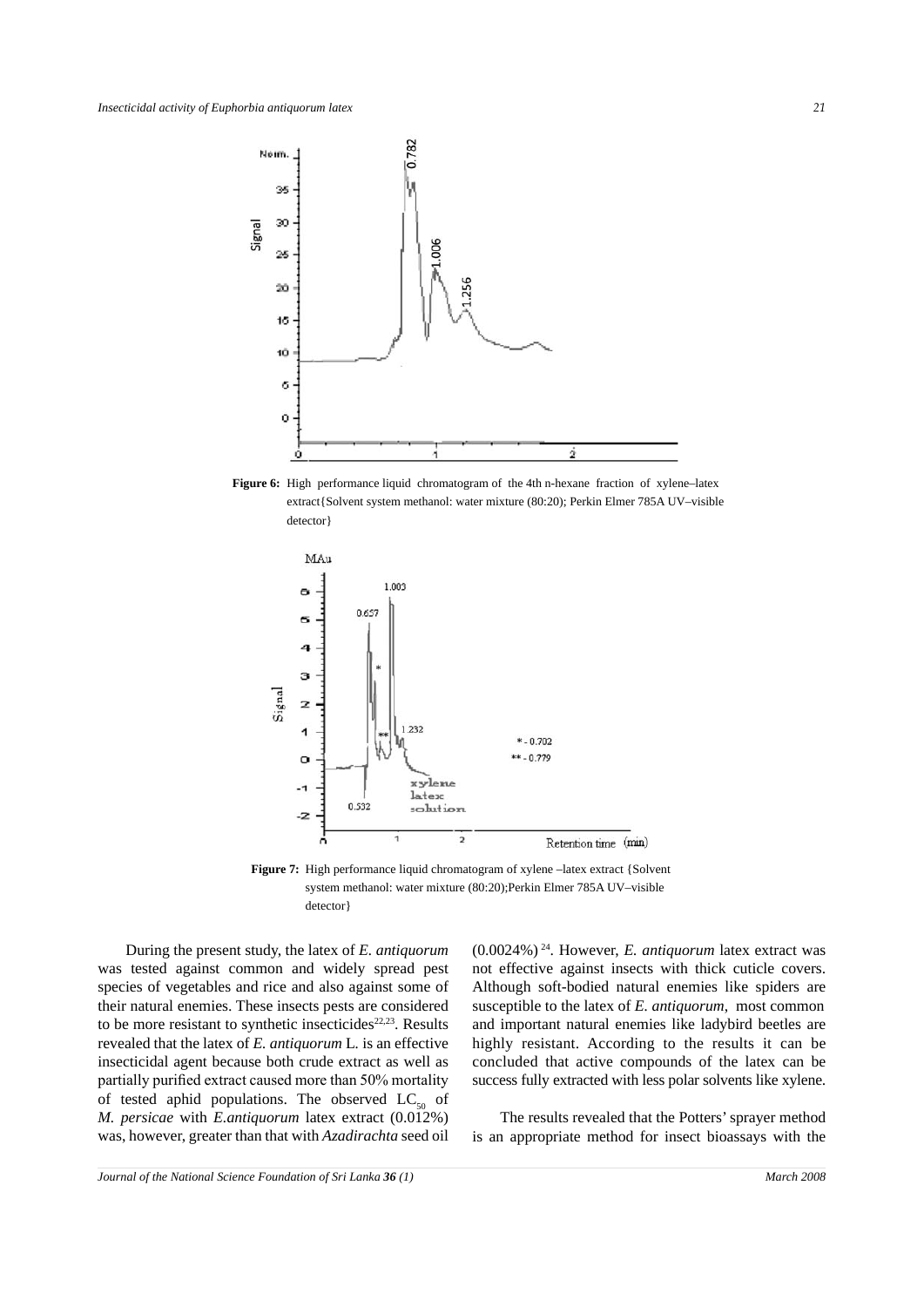latex extracts. Field experiments also indicated the success of latex as a pesticide against certain insect pests under actual farming conditions. The study revealed that florisil could be successfully used to partially purify the active compounds of the latex. This can be done on a large scale and the partially purified product can be made available in the market. Results of the study showed that a cheap and common detergent like soap could be used to prepare the final formulation using either the crude latex extract or the partially purified product. The study demonstrated that both the crude extract and the partially purified products of the latex are very stable under storage conditions  $(4 \, {}^0C)$  and retain their insecticidal properties up to one year.

*E. antiquorum* is a widely distributed plant found all over the world and can be easily cultivated to obtain the raw material required for the large-scale production of the latex/partially purified product. According to the results of this study, the latex of *E. antiquorum* from the Dry Zone is more effective than latex from the Wet Zone and the Intermediate Zones. The insecticidal activity of latex samples collected monthly does not show significant variations.

Further investigations are necessary to isolate the active insecticidal compounds of the latex and study the insecticidal effects of these compounds.

## **Acknowledgement**

We thank the National Science Foundation of Sri Lanka for financial assistance through the grant NSF/RG/99/ C/12.

## **References**

- 1 Raveendranath S. (1999). Eco–friendly pesticides. Sri Lanka Association for the Advancement of Science, Seminar on pest control in the next millenium, University of Ruhuna, Matara. pp. 47-53.
- 2. Hewage C.M., Bandara K.A.N.P., Karunaratne V., Bandara B.M.R. & Wijesundara D.S.A. (1997). Insecticidal activity of some medicial plants of Sri Lanka. *Journal of the National Science Council of Sri Lanka*  **25**(3): 141-150.
- 3. Rafael E. (2001). Botanical insecticides. *www.ipmworld. umn.edu/silvia.html.* Accessed on 12 October 2001.
- 4. Bandara B.M.R., Wimalasiri W.R. & Macleo D.J.K. (1988). Ent -Kauranes and oleananes from *Croton laciferus*. *Journal of phytochemistry* **27**(3): 869 –871.
- 5. Bandara R.M.B., Wimalasiri W.R. & Bandara K.A.N. (1987). Isolation and insecticidal activity of (-) hard wickiic acid from *Croton aromaticus. Tetrahedron Letters* **22**(24):575-577.
- 6. Tona L., Kambu K., Mesia K., Cimanga K., Apers S., De Bruyne T., Pieters L.,Totte J. & Vlietinck A.J. (1999). Biological screening of traditional preparations from some medicinal plants used as anti-diarrhoeal in Kinshasa, Congo. *Journal of Phytochemistry* **6** (1): 59-66.
- 7. Mucsi I., Molnar J., Hohmann J. & Redei D. (2001). Cytotoxicities and anti-herpes simplex virus activities of diterpenes isolated from *Euphorbia*. *Journal of Planta Medica* **67**(7): 672-674.
- 8. Liu W.K., Ho J.C., Qin G., Che C.T. (2002). Jolkinolide B induces neuroendocrine differentiation of human prostate LNCaP cancer cell line. *Biochemical Pharmacology* **63**(5): 951-957.
- 9. Evanics F., Hohmann J., Redei D., Vasas A., Gunther G. & Dombi G. (2001). New diterpene polyesters isolated from Hungarian *Euphorbia* species. *Acta Pharmaceutica Hungerica* **71** (3): 289-292 .
- 10. Evans F.J. & Kinghorn A.D. (1973). Proceedings: A screening procedure for *Euphorbia* co-carcinogenic irritants. *Journal of Pharmacy and Pharmacology* **25**:145- 146.
- 11. Farnsworth N.R., Wagner H., Horhammer L., Horhammer H.P. & Fong H.H. (1968). *Euphorbia esula* (Euphorbiaceae), preliminary phytochemical and biological evaluation, *Journal of Pharmaceutical Sciences* **57**(6): 933-939.
- 12. Anjaneyulu V. & Ravi K. (1989). Terpenoids from *Euphorbia antiquorum*. *Journal of phytochemistry* **28** (1): 1695 -1697.
- 13. Adebowale K.O. & Adedire C.O. (2006). Chemical composition and insecticidal properties of the underutilized *Jatropha curcas* seed oil. *African Journal of Biotechnology*  **5** (10): 901-909.
- 14. Palugaswewa J. (1998). Insecticidal activity of *Euphorbia antiquorum* latex. *M.Sc. Thesis,* Postgraduate Institute of Science, University of Peradeniya, Peradeniya.
- 15. Matsumura F. (1985) *Toxicology of insects.* second edition. Plenum Press, New York, USA.
- 16. Beranek A.P. (1974 a). Esterase variation and organophosphate resistance in populations of *Aphis fabae* and *Myzus persicae*. *Entomologia Experimentalis et Applicata* **17**: 129-142.
- 17. Beranek A.P. (1974b). Stable and non-stable resistance to dimethoate in the peach potato aphid (*Myzus persicae*). *Entomologia Experimentalis et Applicata* **17**: 381-389.
- 18. Bandara K.A.N.P., Perris I.D.R., Kumar V., Karunaratna V., & Ranasinghe M.A.S.K. (1990). Insecticidal activity of *Acorus calamus* and *Glycosmis mauritiana* (Lam) Tanaka against *Aphis cracivora*. *Tropical Agriculture* **6** (3): 223- 228.
- 19. Akihisa T., Wijeratne K., Tokuda H., Enjo F., Toriumi M., Kimura Y., Koike K., Nikaido T., Tezuka Y. & Nishino H. (2002). Eupha-7, 9 (11), 24-trien-3β-ol ("antiquol C") and other triterpenes from *Euphorbia* latex and their inhibitory effects on Epstein-Barr virus activation. *Journal of Natural Products* **65**(2): 158-162.
- 20. Bicchi C., Appendino G., Cordero C., Rubiolo P., Ortelli D. & Veuthey J.L. (2001). HPLC-UV and HPLC-positive-ESI-